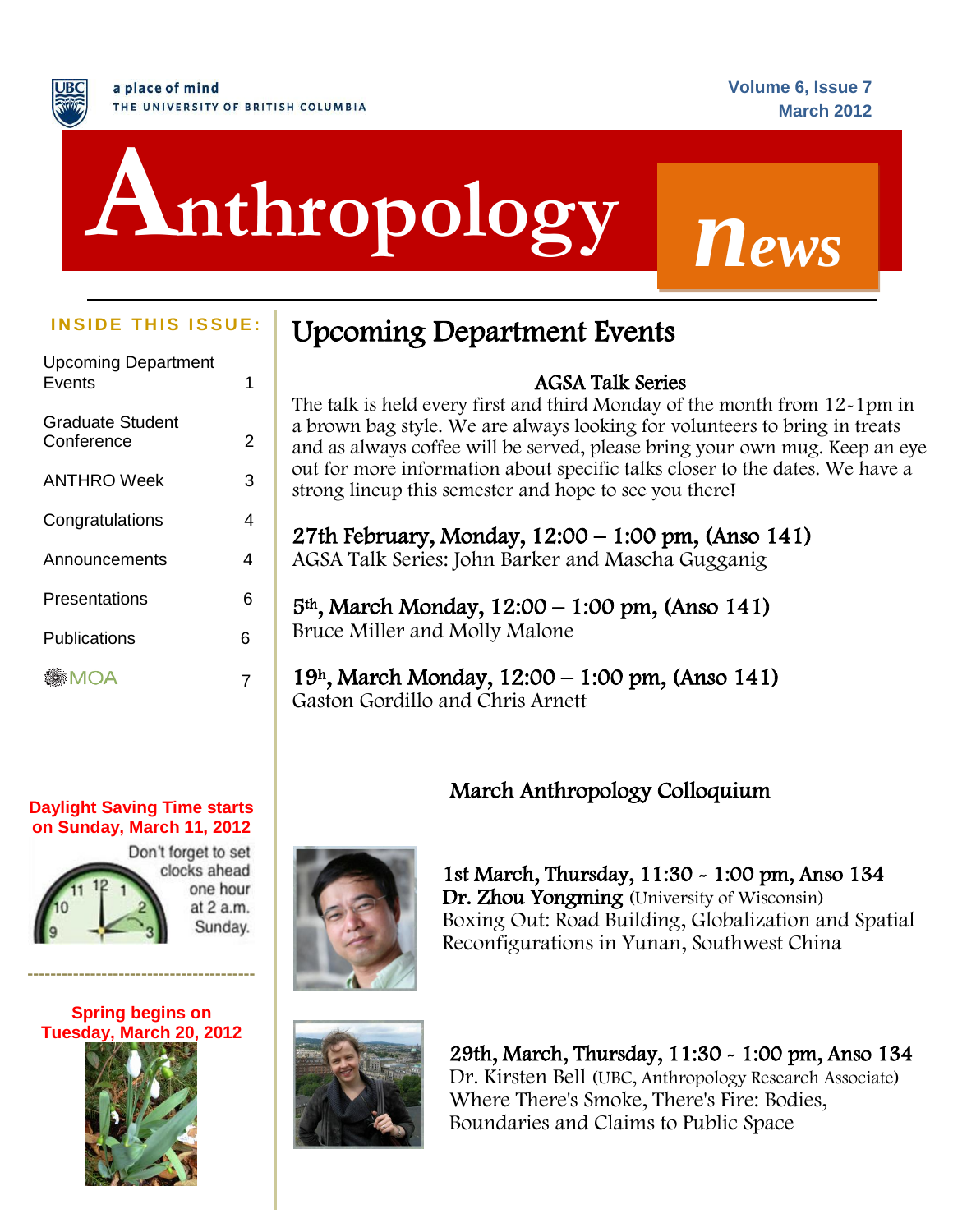### Upcoming Department Events

### Anthropology Graduate Student Conference 2012 Culture and Change: Towards a Dynamic Anthropology March 2-3, 2012





### Culture and Change: Towards a Dynamic Anthropology

The Anthropology Department at the University of British Columbia, Vancouver, is pleased to announce that Dr. Zhou Yongming, Professor of Anthropology at the University of Wisconsin, Madison, will be the

e

 $\overline{a}$ Closing banquet will be held on 3rd March 2012 at 7:00 pm at The Boathouse Restaurant, (Kitsilano Boathouse, #1305 Arbutus Street -- off Cornwall) For more information or to register, please go to <http://anthgradconf.alyanne.net/index.html>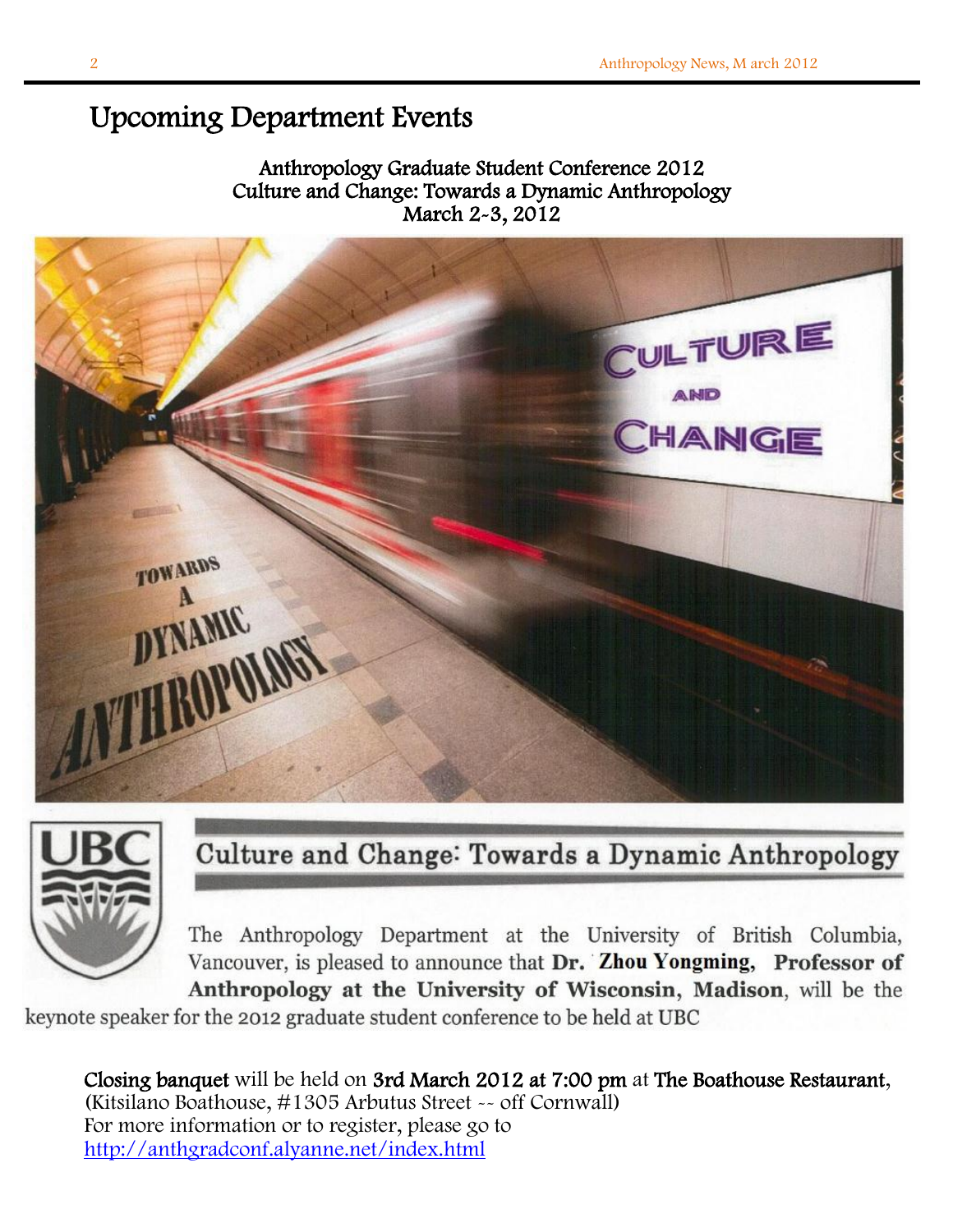### Upcoming Department Events



l,

### **Event Schedule**

**MONDAY 5TH** Trivia

 $12-1$ pm

**TUESDAY 6TH** Cookies n Milk 1230-130pm **Sculpting Contest**  $130-2pm$ 

**WEDNESDAY 7TH** Pizza 12pm \$10 Pyramid 5pm

**THURSDAY 8TH** 

BQQ and Tug o'War  $12-2<sub>pm</sub>$ 

**FRIDAY 9TH** Pub Night & Scavenger Hunt Prizes 6pm

## **REGISTRATION**

All students must register with the ASA to participate in competitions \$4 deposit required that will be returned during event

Registration booths: Thurs Feb 16th 11am-130pm Friday Feb 17th 11am-130pm

Feb 27th-March 2nd  $\&$ 

For more info email ubcanthro@gmail.com Or join our Facebook group: UBC Anthropology Students Association 2011-2012





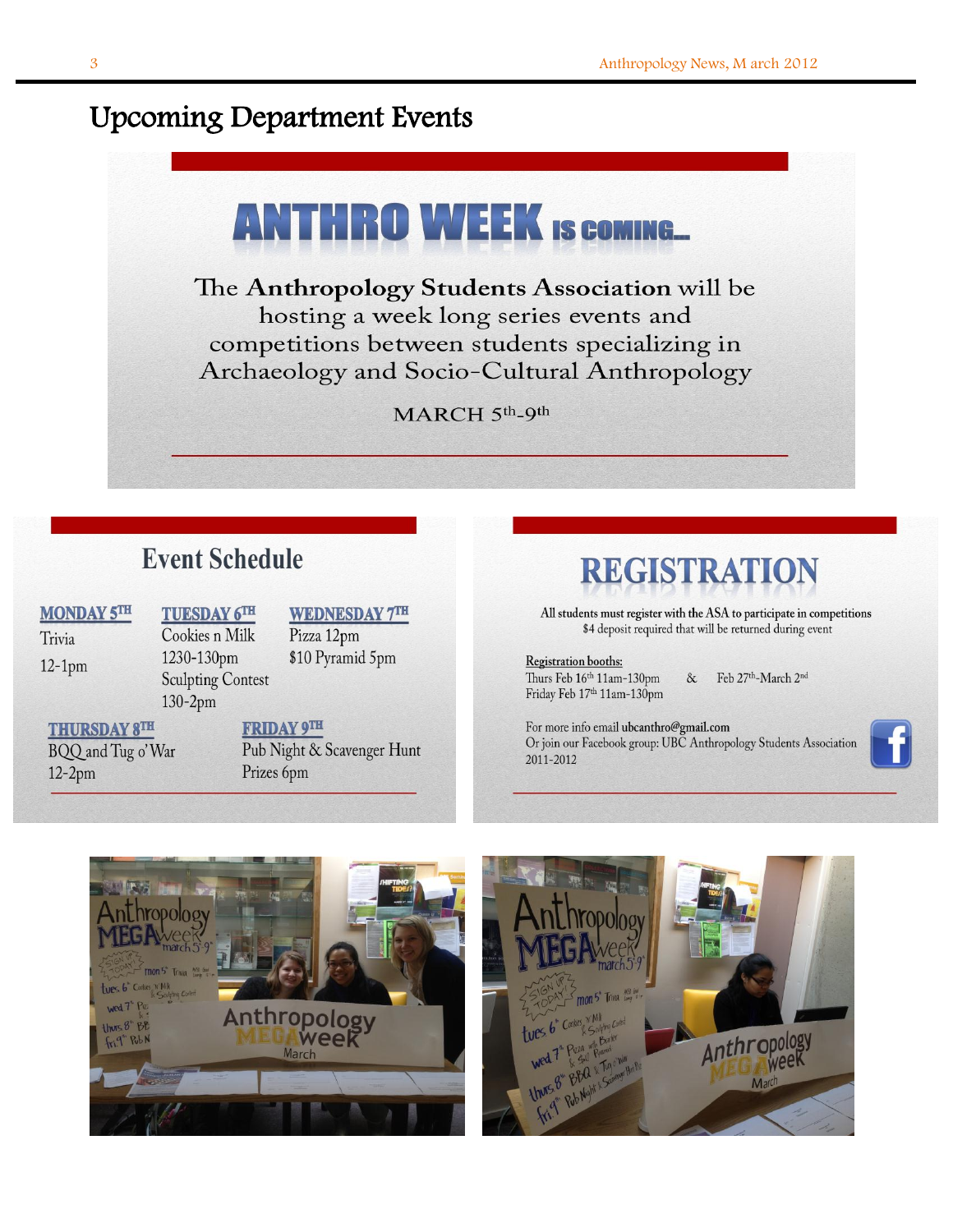### Congratulations

**Emily Birky** has been awarded the  $2011 - 2012$  Francis Reif Scholarship

Alejandra Lydia Macdonald-Miller Diaz has been awarded the  $2011 - 2012$  Charles and Alice Borden Fellowship for Archaeology.

Bruce Miller's book, Oral History on Trial has been announced as the joint-winner of the "K D Srivastava Prize for Excellence in Scholarly Publishing."

The book is also listed in Hill Times, "Canada's Politics and Government Newsweekly" as one of the best 100 books in 2011 in Canada on Political, Government, Public Policy, and Canadian History



Robin O'Day who has been awarded a two year SSHRC Post-Doctoral Fellowship to be taken up at the University of Hawaii.

### Birth Announcement: Congratulations!

Robin O'Day and wife Sawako Tsutsumi who welcomed their first child, a boy they have named Kai, into the world on February 9, 2012.



### Announcements

#### I Millie Creighton

Has been selected to be one of the Faculty Mentors for a Social Science Research Council dissertation workshop to be held in Toronto in March of 2012 for selected Ph.D. students across North America finalizing dissertations on Asia.

### Bruce Granville Miller

2012 Interview with Katie Hyslop, The Tyee, reported in column, The Hook, on Oral History Panel, February 6, 2012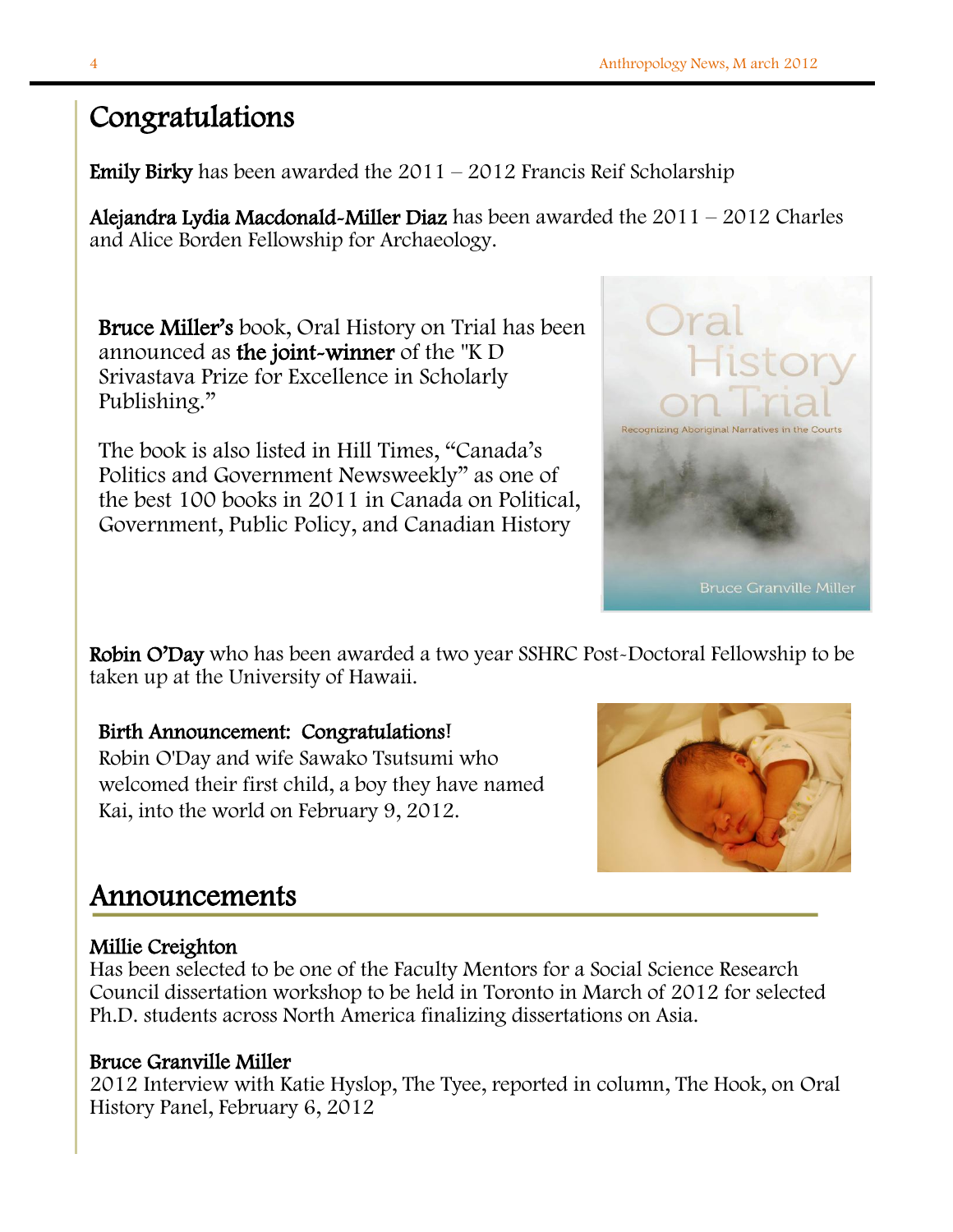#### Bruce Granville Miller

2012 Radio interview, the Rick Cluff Morning Show, CBC-Vancouver, on oral history as legal evidence. February 8, 2012.

The Eurasia Research Group has three events scheduled for this spring, and all are welcome to attend. We meet 3-4:30pm, Fridays, in AnSo2107.

Friday, March 2, 3~4:30pm: Sung Sook Lim, a doctoral student in the Department of Anthropology, will present a dissertation chapter, "Post-Cold War 'Return Migration': Negotiating Intimacy, Domesticity, and Secure Later Life among Sakhalin Koreans." This work is based on her research conducted over 18 months on transnational migration and family ties between Sakhalin Island and South Korea.

Friday, March 30, 3~4:30pm: Dr. Susan Hicks will present, "The Only Weapon that Does not Misfire:' Gender, Ethnicity, and Nation in Siberian Beauty Pageants," based on her research conducted in the Sakha Republic, Russian Federation. Susan is currently teaching in the School for International Studies and the Department of History at Simon Fraser University.

Friday, April 27, 3-5pm: Gregory Gan, an independent filmmaker, who completed his Master's at Memorial University, will screen clips of and discuss his ethnographic film, "The Theory of Happiness", which focuses on a radical Ukrainian sect.

Those who plan to attend may contact **Alexia Bloch** (abloch  $\omega$  mail.ubc.ca) to receive a copy of the works-in-progress being presented

# **CALL FOR SUBMISSIONS!**



The Anthropology Students Association (ASA) Paper is printing an undergraduate this term.

#### Requirements:

It should have an Anthropological focus and it should be no longer than 15 pages. No minor or major in

#### For Inquiries:

[UBCASAJournal@gmail.com](mailto:UBCASAJournal@gmail.com)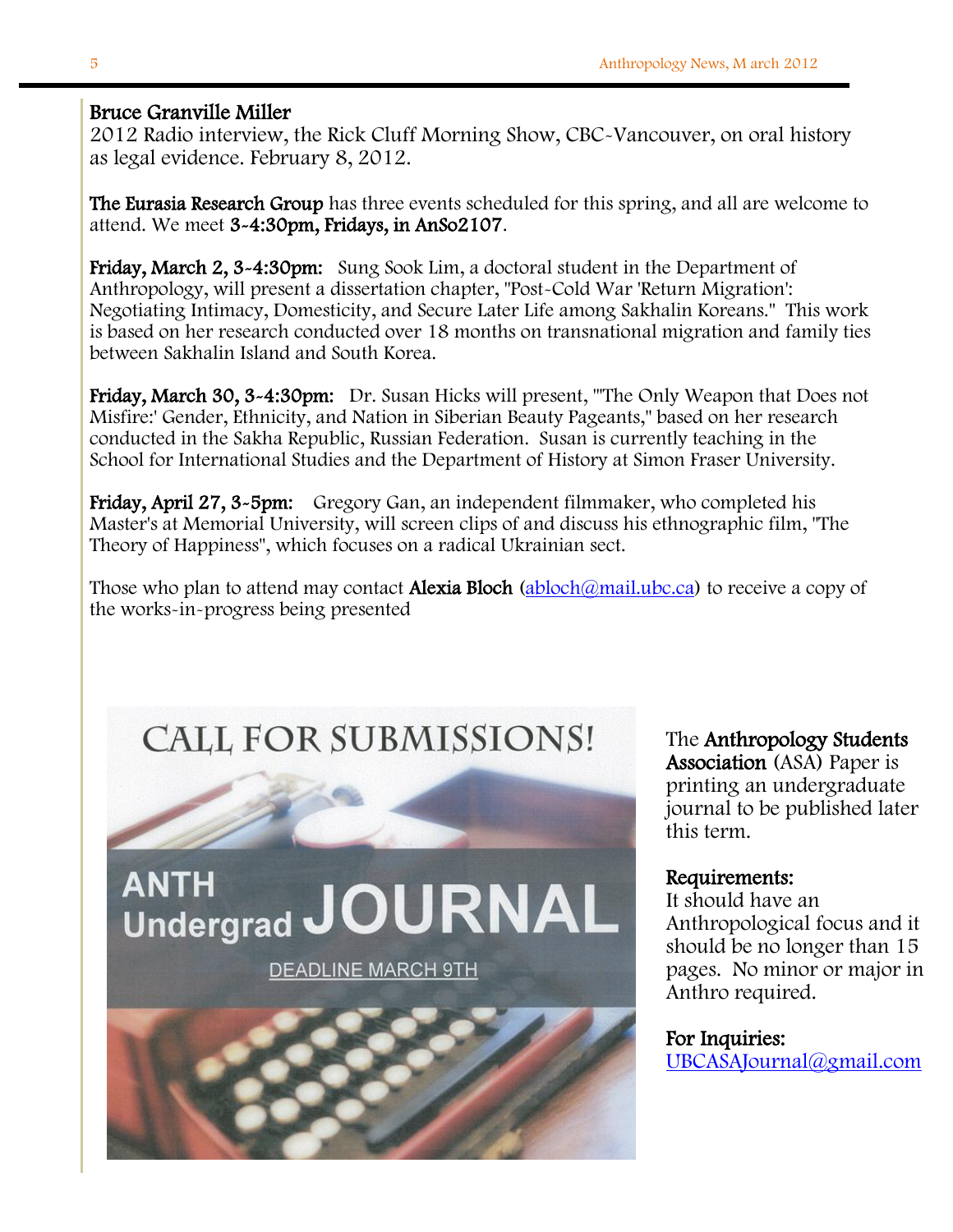### Presentations

### Chris Arnett

2012 Invited participant and presentations. "Late Period Salishan Rock Painting", "They Dream the World That's Going to Be: Archaelological Signatures of Ritual Resistance in Late Period Salishan Rock Painting", Ritual Spaces and Places Workshop, Simon Fraser University. February 23-26, 2012

### Alexia Bloch

2012 Migrants, Museums, and Memory: Tracing Post-Soviet Lives from the Arctic to Istanbul," presented in the Wellesley College Russian Area Studies Lecture Series, February 21. Wellesley, Massachusetts.

Hessing-Lewis, Margot, Brittinay Keeling, Anna Gerrard, Anne Salomon, Dana Lepofsky, Iain McKechnie, Kenneth P. Lertzman, Bill Gladstone, Reg Moody, Clark Housty, Gary Housty, Steve Carpenter and Earl Newman 2012 The Socio-ecological Role of Pacific Herring (Clupea pallasi) in Nearshore Ecosystems. Poster presented at the American Association for the Advancement of Science Annual Meeting, Vancouver, February 19.

### Publications

### Alexia Bloch

2012 Emotion Work, Shame, and Post-Soviet Women Entrepreneurs: Negotiating Ideals of Gender and Labor in a Global Economy. Identities: Global Studies in Culture and Power. 18(4): 317-351.

### Alexia Bloch

2011"Intimate Circuits: Modernity, Mobility, and Marriage among Post-Soviet Labor Migrants in Turkey," Global Networks: A Journal of Transnational Affairs. 11(4): 502- 521.

Hallmand, Nadine, Meghan Burchell, Natalie Brewster, Andrew Martindale, and Bernd R. Schöne.

2012 Holocene climate and cultural changes at the Dundas Islands Group, Holocene climate and seasonality of shell collection at the Dundas Islands Group, northern British Columbia, Canada—A bivalve sclerochronological Paleo 3. doi:10.1016/j.palaeo.2011.12.019

Szpak, Paul, Trevor J. Orchard, Iain McKechnie and Darren R. Gröcke 2012 Historical Ecology of Late Holocene Sea Otters (Enhydra lutris) from Northern British Columbia: Isotopic and Zooarchaeological Perspectives. Journal of Archaeological Science 39(5):1553–1571.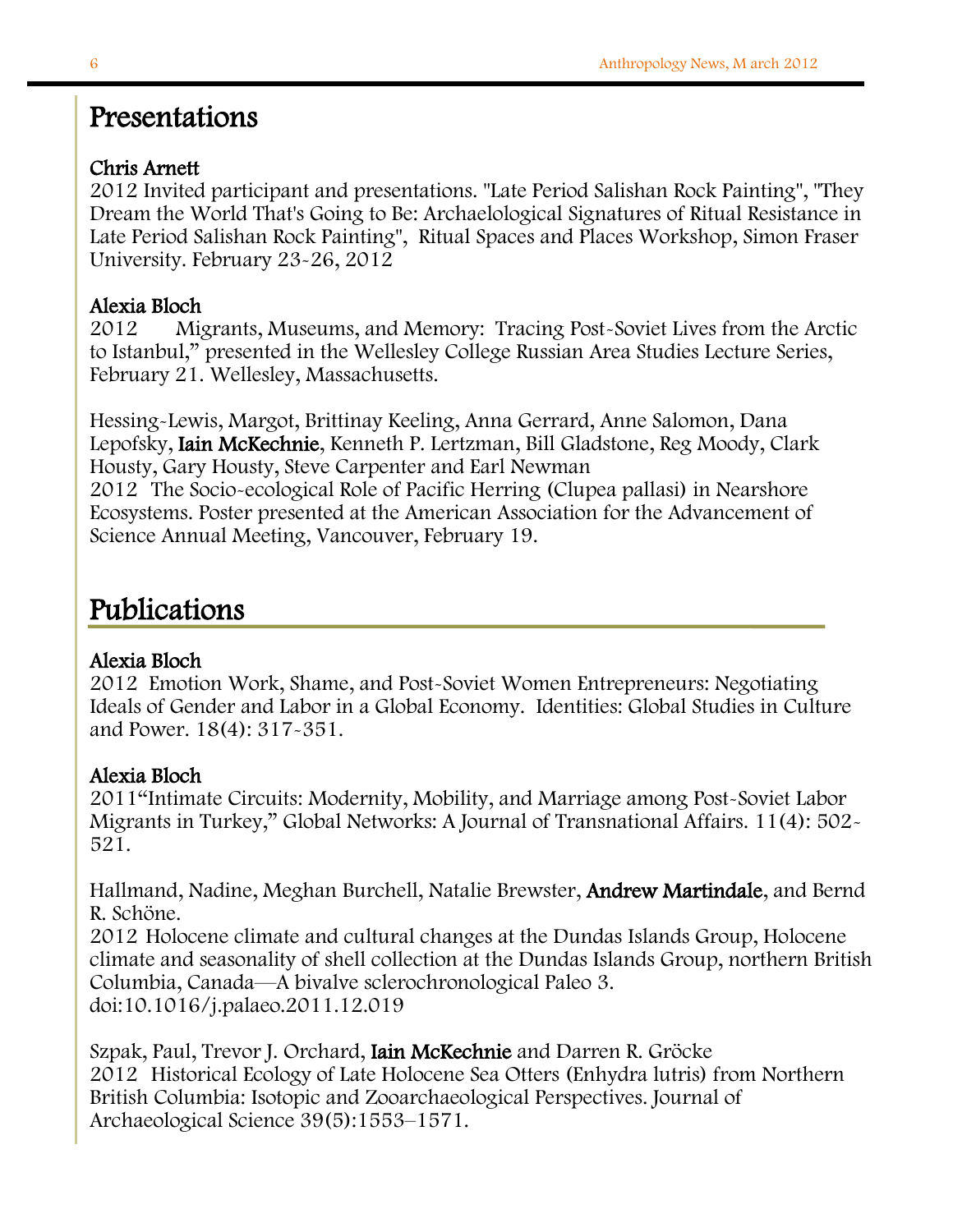### Robin O'Day

1 "Archaeology and Local Governments: The Perspectives of First Nations and 2011 Review of Lost in Transition: Youth, Work and Instability in Postindustrial Japan by Mary C. Brinton. Pacific Affairs 85 (1): 207-208.

### Amanda King, Dana Lepofsky, and David Pokotylo

2011 "Archaeology and Local Governments: The Perspectives of First Nations and Municipal Councillors in the Fraser Valley, BC." Canadian Journal of Archaeology 35(2):258-291.

### **MUSEUM of Anthropology**

#### months this spring, Annie Ross' amazing Forest One – a full-size, 1956 Nash Metropolitan Forest One – a full-s **EXHIBITIONS**

### 'Forest One' by Annie Ross

### March 27 - May 21, 2012, The Great Hall, MOA

 The Great Hall: gallery, performance space, parking lot. Yes, parking lot! For about two months this spring, Annie Ross' amazing Forest One – a full-size, 1956 Nash Metropolitan automobile that the artist has wrapped, twined, and plaited with cedar-bark and other reclaimed materials -- will be displayed here, in all its woven glory. Using bark salvaged from clear-cut urban forests, Dr. Ross, a weaver and Assistant Professor in First Nations Studies at Simon Fraser University, completely transformed the car inside and out. Forest One speaks of colonization, urban sprawl, trash, and remediating the urban landscape through acts of salvage.

### Kesu': The Art and Life of Doug Cranmer March 17-September 3, 2012, The Audain Gallery, MOA

 Opening reception (free; everyone welcome): Friday, March 16, 7:00 pm Northwest Coast Kwakwaka'wakw art is renowned for its flamboyant, energetic, and colorful carving and painting. Among the leading practitioners was Doug Cranmer (1927- 2006), whose style was understated, elegant, and fresh, and whose work quickly found an international following in the 1960s. He was an early player in the global commercial art market, and one of the first Native artists in British Columbia to own his own gallery. A long-time teacher, he inspired generations of young Native artists in Alert Bay, BC, and unrecognized. across the province. Until now, however, his considerable contributions have gone largely

 Kesu': The Art and Life of Doug Cranmer honours a man who embodied 'indigenous modern' before the term was invented, but preferred the descriptor 'whittler' or 'doodler' to 'Kwakwaka'wakw artist.' Accompanied by a full-color catalogue by curator Dr. Jennifer Kramer, published by Douglas & McIntyre, this unique exhibition captures the artist's personality, his paradoxes, his range of work, and his profound influence on generations of Northwest Coast artists. Exhibition supported by Department of Canadian Heritage Museums Assistance Program, and proceeds from the Doug Cranmer Memorial Fundraiser, 2007. Media sponsor The Georgia Straight.